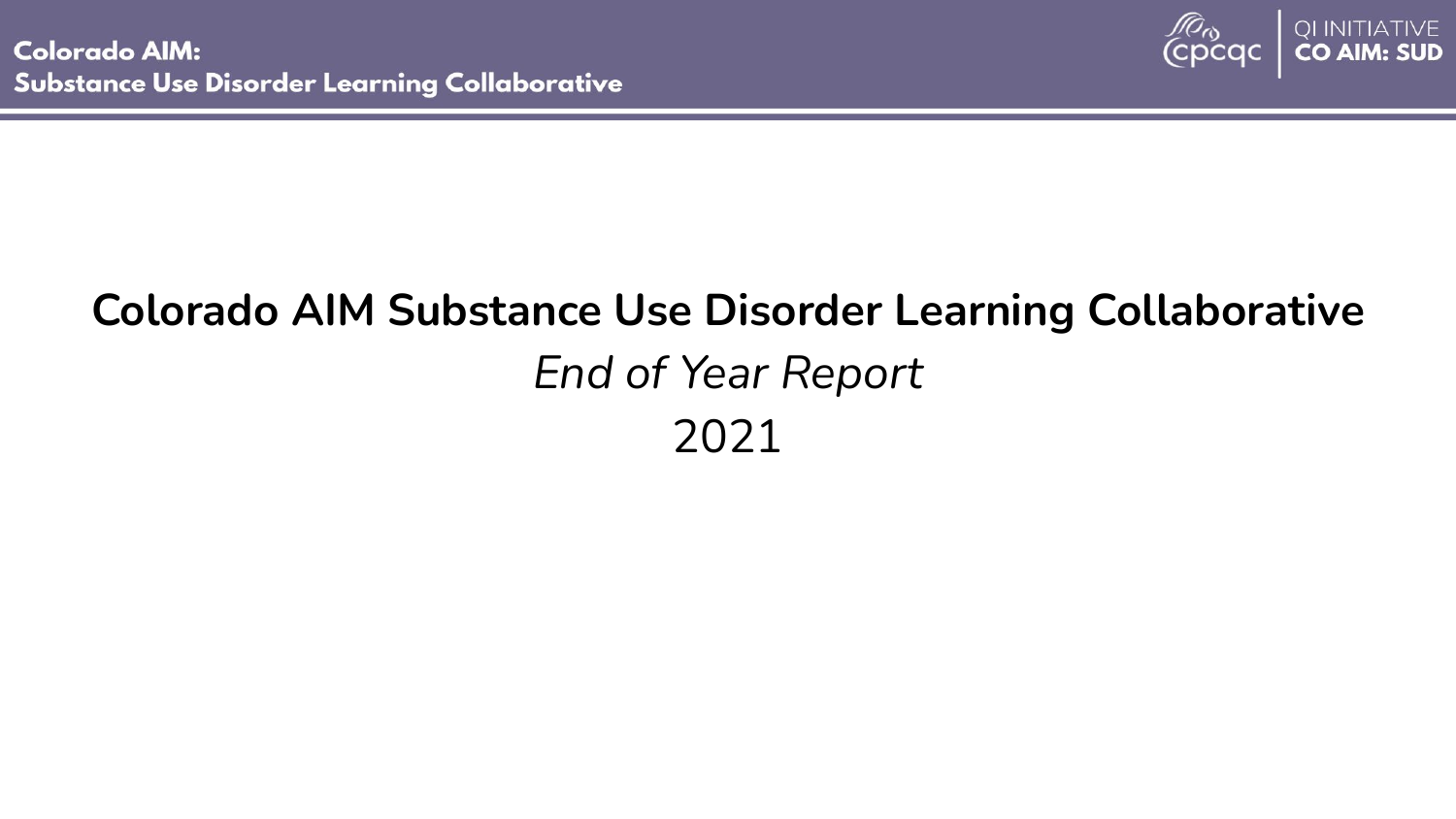

# *Thank you to the Colorado AIM: Substance Use Disorder Expert Faculty Group for the review of this document and their support of the Learning Collaborative.*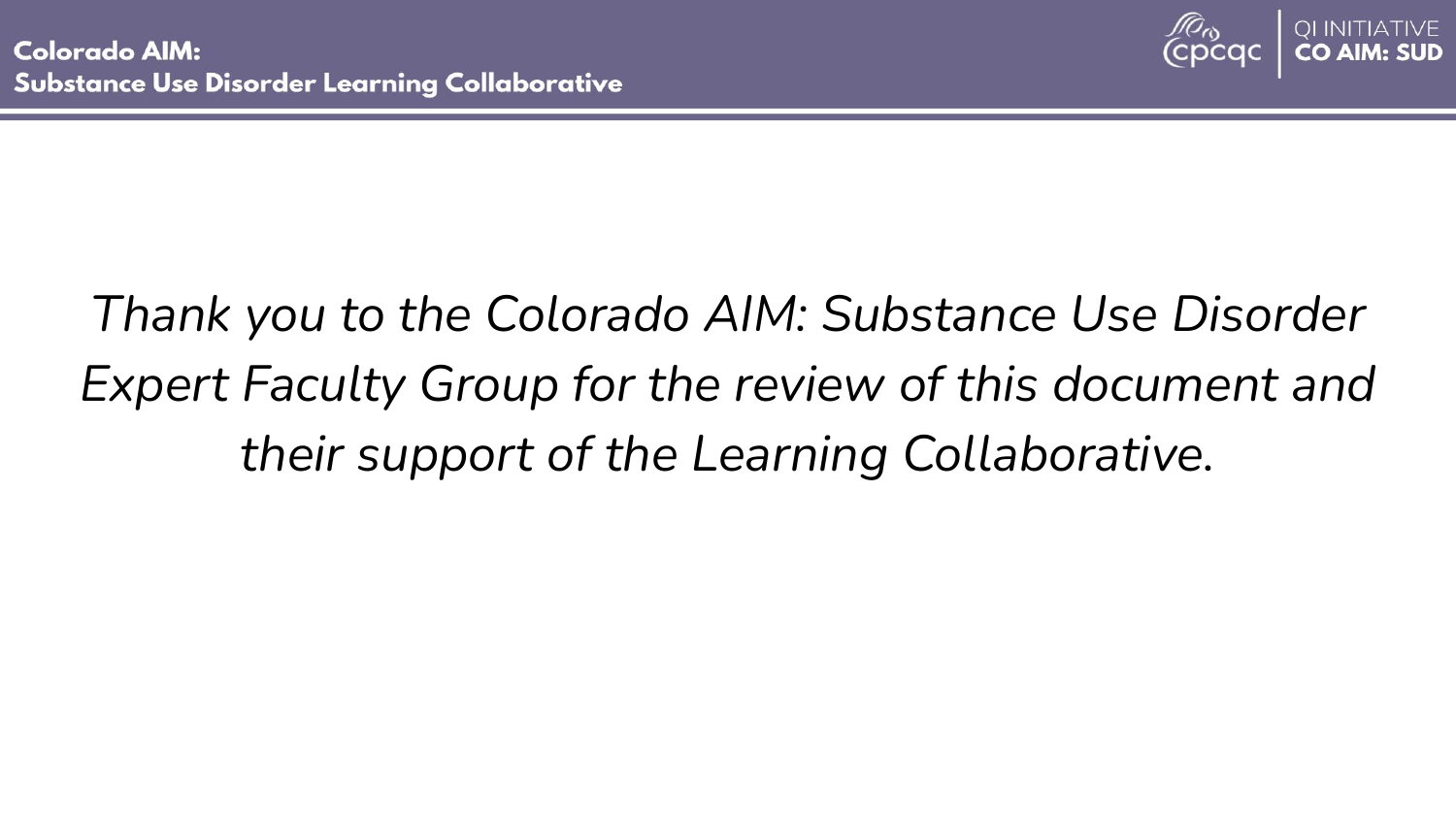

Fourteen teams from Colorado and Montana participated in the first year of the Colorado AIM Substance Use Disorder Learning Collaborative. This community of practice will guide teams in implementation of best practices for universal screening, brief intervention, and referral to treatment (SBIRT) for substance use and mental health conditions among patients admitted for birth.

Participating teams will implement the Alliance for Innovation on Maternal Health's Obstetric Care for Birthing People with Substance Use Disorder patient safety bundle, with an emphasis on universal screening and maternal care. The high rate of co-occurrence of mental health, anxiety, and substance use disorders is well documented, and incorporating maternal mental health into this project is a natural fit to address the two leading causes of maternal death in Colorado.

There are seemingly infinite ways to address the challenges of maternal mental health and substance use disorders in prenatal care. Hospital and outpatient teams will be supported in addressing their unique needs. Key opportunity areas for improvement addressed through this collaborative include:

- Development and implementation of universal screening protocols using validated tools.
- Training staff and providers in reducing stigma and implicit bias.
- Outlining best practices for implementing patient-center, trauma-informed care.
- Connecting hospital teams with outpatient resources to ensure continuity of care after discharge.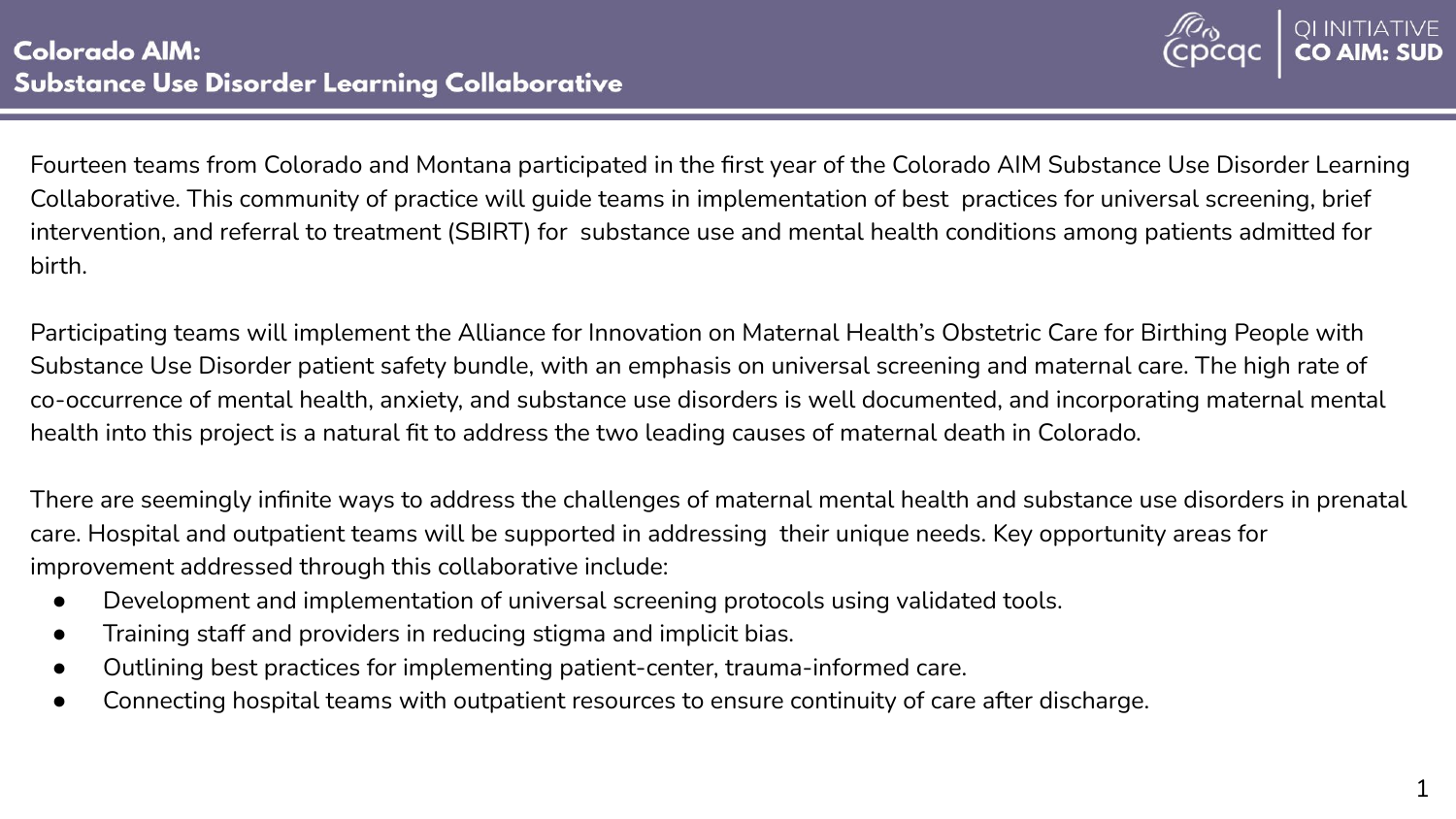

#### **Project Goals:**

**Project Goal 1: By December 31, 2021, 100% of CO AIM: SUD hospital teams will implement a universal, evidence-based, and patient-centered SBIRT protocol for addressing substance use and mental health for all patients admitted for birth.**

## **Progress Towards Project Goal 1:**

While the ambitious goal of 100% of hospitals was not met, we are pleased with the success of teams in what was another challenging year for healthcare workers. After our first year of implementation, we also now understand that 100% was not a realistic goal. We have since learned more about the challenges that hospitals encounter in creating and implementing universal screening protocols, including the need to continuously educate staff (during a time where travel nurses were common), change EMRs and workflows, and create new documentation processes. The biggest hurdle being the unit's challenges with capacity during the SARS-Cov-2 pandemic. However, we are proud of the work teams have done! At the end of the year, teams increased their screening rates by an average of 47.2% for SUD. 64% of teams had a validated screening tool in place for SUD.

- **9/14 (64%) teams had a validated screening tool implemented for SUD.**
- **4/14 (29%) teams had a validated screening tool implemented for OUD.**
- **11/14 (79%) teams had a validated screening tool implemented for depression.**
- **9/14 (64%) teams had a validated screening tool implemented for anxiety.**
- **1/14 (7%) teams had a validated screening tool implemented for ACEs.**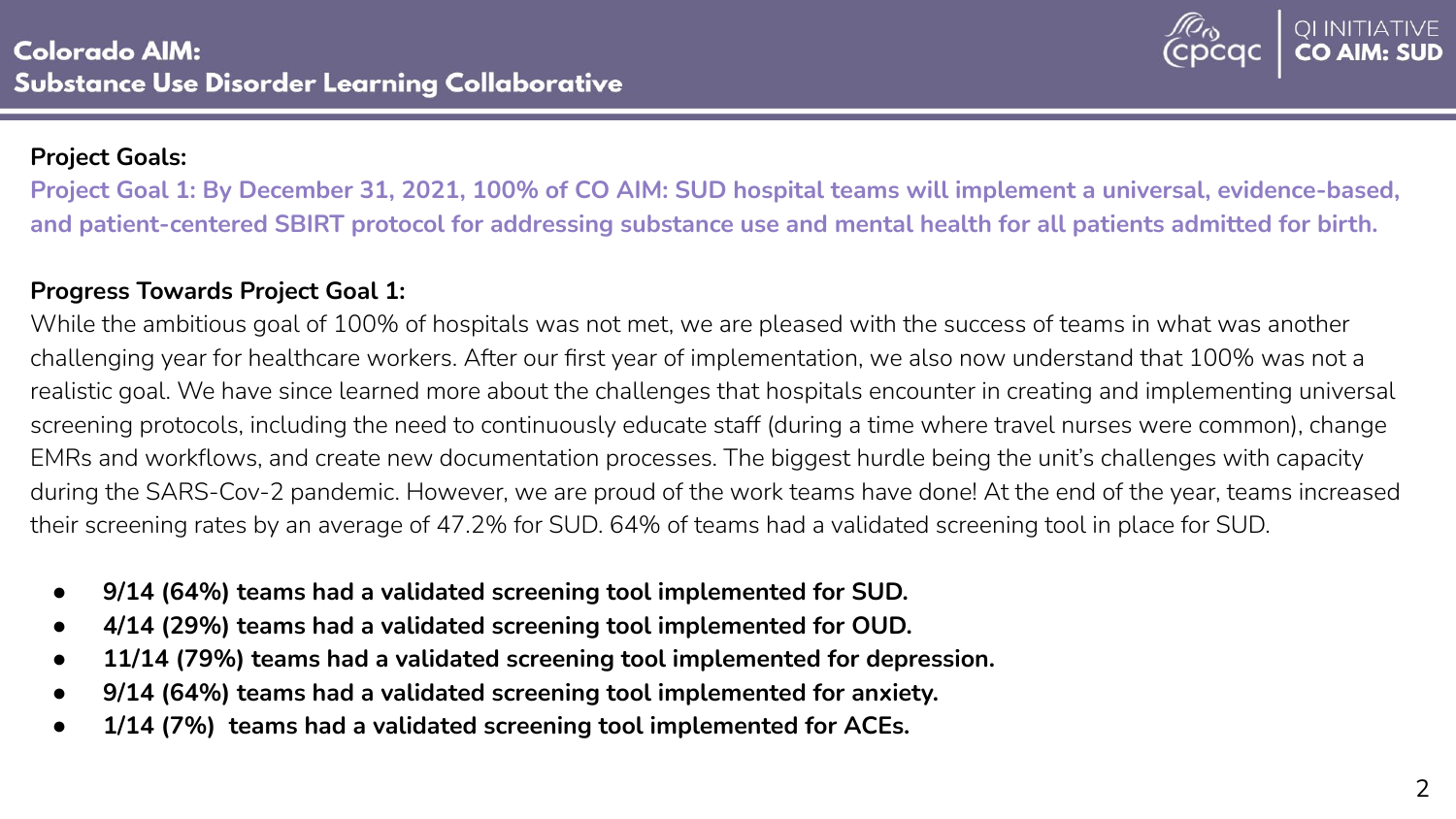

**Project Goal 2: By December 31, 2021, all CO AIM: SUD hospital teams will complete brief substance use, maternal depression, and maternal anxiety screens using a validated tool for 100% of patients admitted for birth.** 

#### **Progress Towards Project Goal 2:**

Again, after a year of implementation we realize that the goal of 100% of patients admitted for birth, across all screening domains, was not realistic. However, we are pleased with the progress teams have made!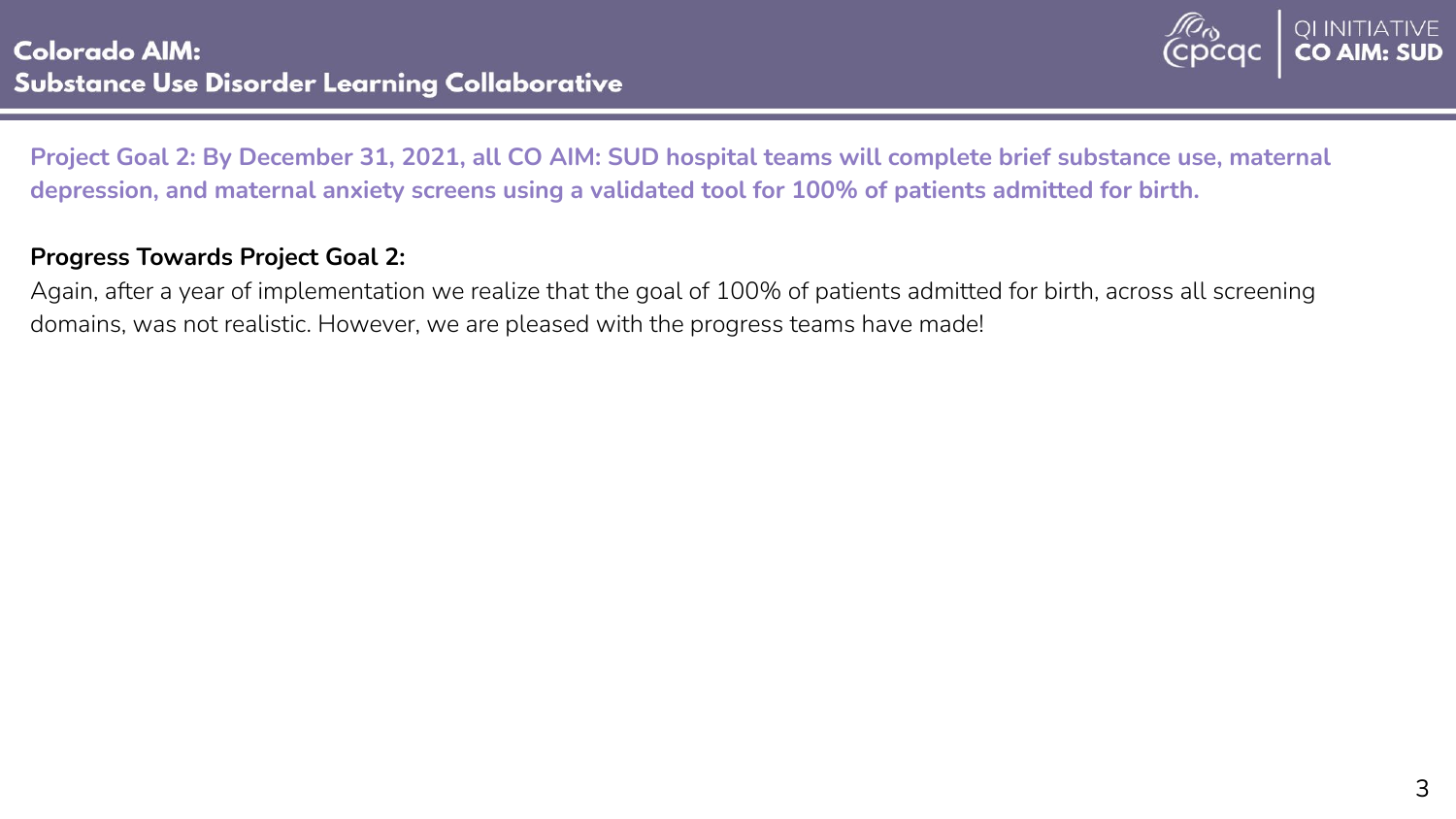## **Colorado AIM: Substance Use Disorder Learning Collaborative**





*Note.* Teams focused on implementation of validated screening tools for substance use disorder, anxiety and depression. ACEs was an optional screening that some teams began to implement at the end of 2021.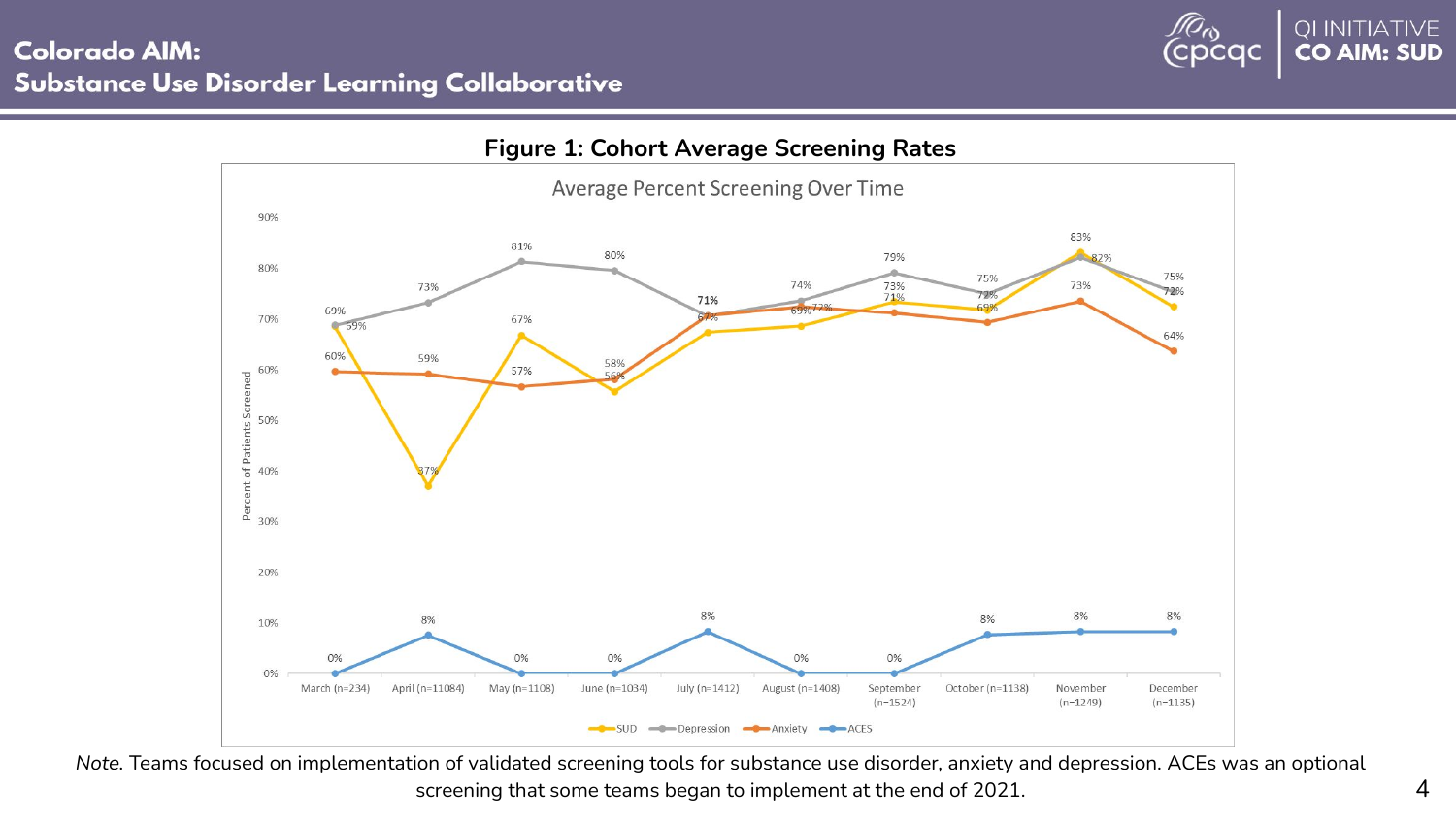## **Colorado AIM: Substance Use Disorder Learning Collaborative**





#### *Note.* Of the total number of patients screened in the cohort from March 2021 through December 2021, the above chart shows the actual percentage of patients screened for SUD, Depression, Anxiety, and ACES.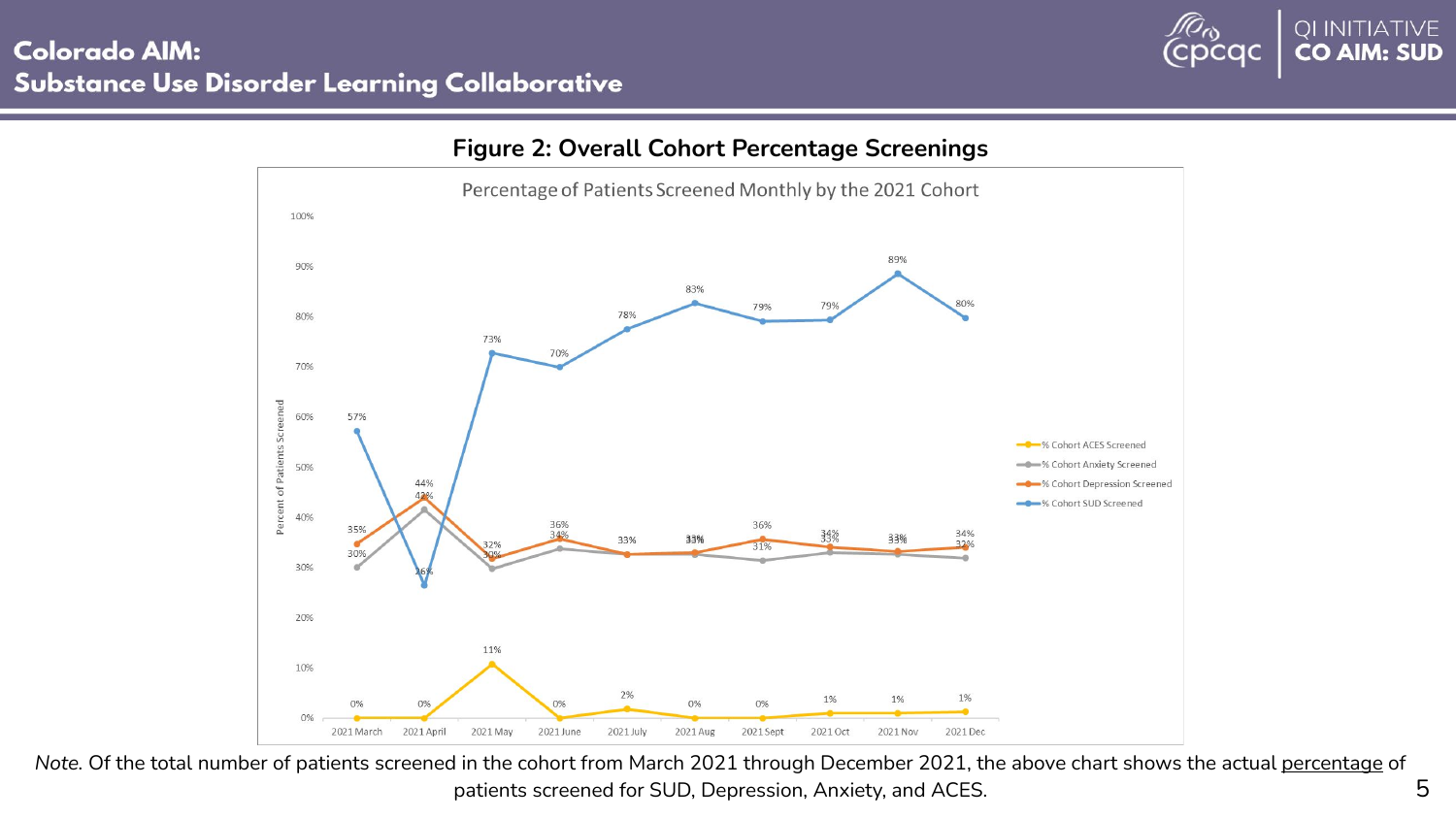

#### **Validated Screenings Administered in 2021**

Number of patients screened for Substance Use Disorder: 8,328 | 73.5% of admitted patients Number of patients screened for depression: 9,306 | 82.2% of admitted patients Number of patients screened for anxiety: 8,854 | 78.2% of admitted patients Number of patients screened for Adverse Childhood Experiences (ACEs): 473 | 4.2% of admitted patients

From baseline, teams increased screening rates on average 66.4% for SUD, 75.8% for depression, 65.4% for anxiety and 4.0% for ACEs. At baseline, teams had a higher screening rate for depression in comparison to SUD and anxiety, resulting in lower percent increases for those measures.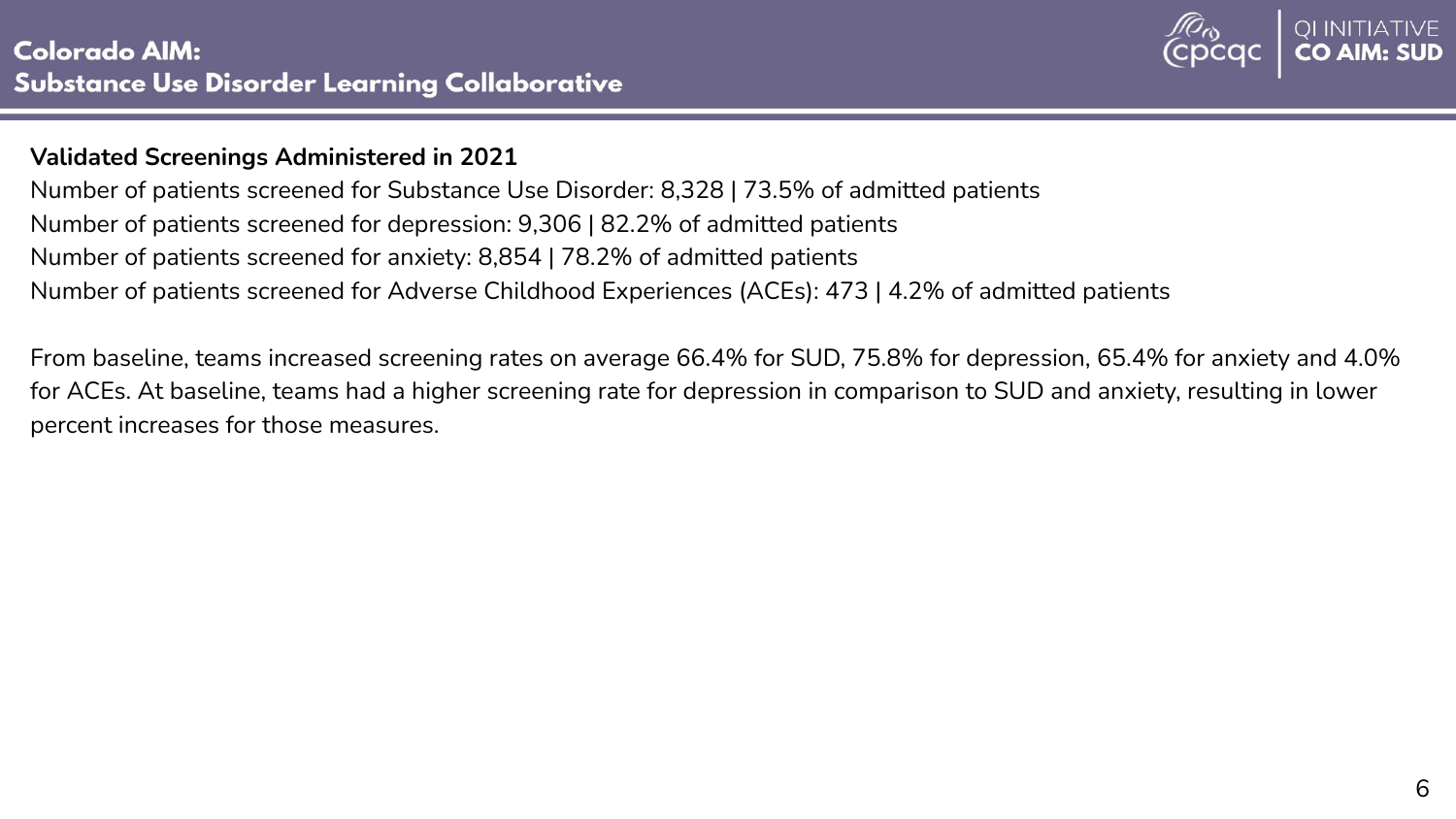



**Figure 3: Overall Cohort Monthly Percentage Changes**

*Note.* The above chart shows the overall cohort month-to-month screening percentage changes from March 2021 through December 2021 for the percentage of patients screened for Anxiety, Depression, SUD, and ACES. Data collection began in March 2021; however, not all hospitals submitted data in March 2021. The reason that it appears as though the screening rates for SUD decreased by 31% between March and April 2021 is that the cohort submitted more complete data for April 21, which reflected a decrease in screening rates from March. We can think of April 2021 as closer to a "baseline" for the Collaborative. 7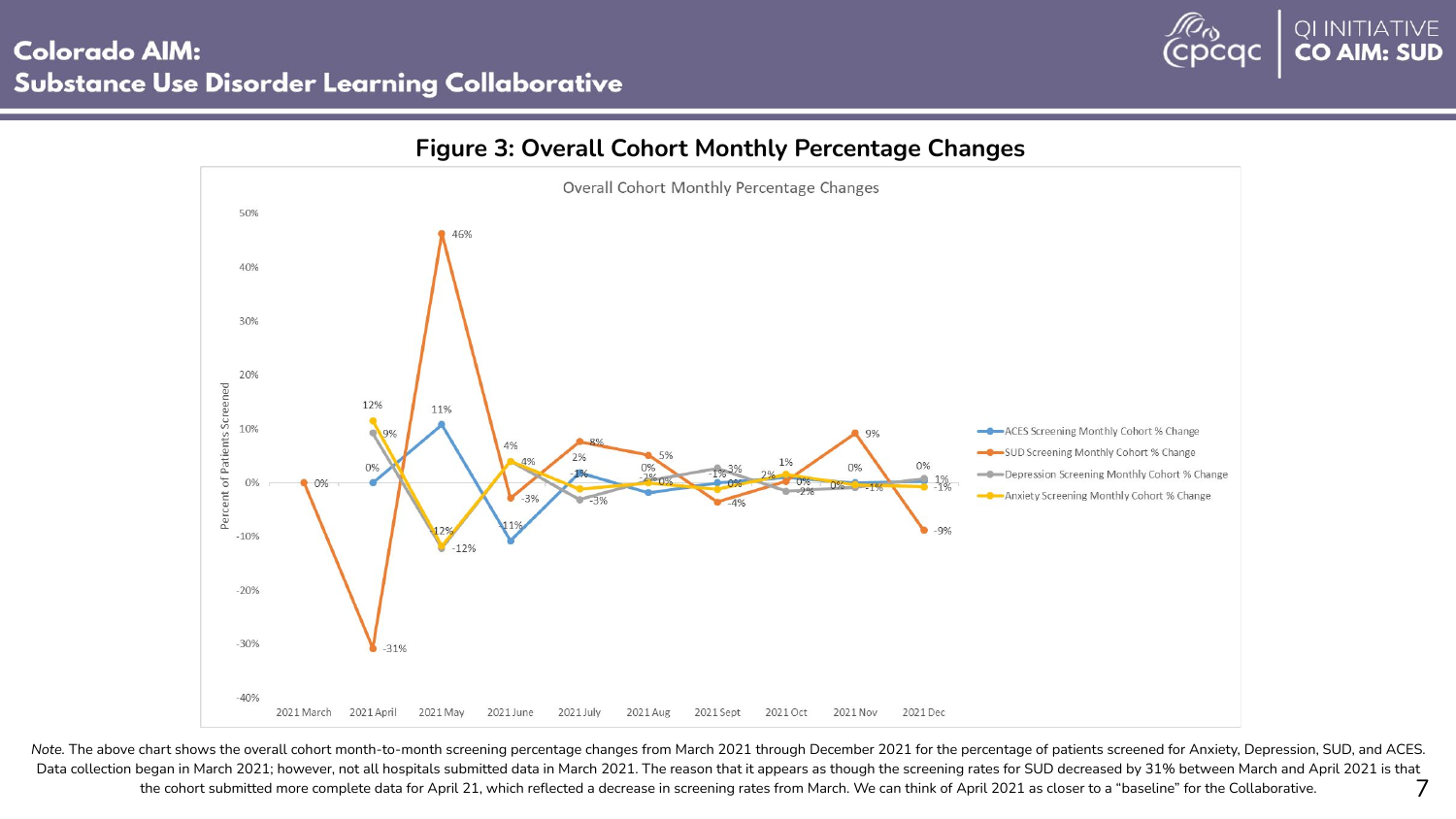

| Percentage Change from March 2021- December 2021 |                   |                        |                         |                      |                              |
|--------------------------------------------------|-------------------|------------------------|-------------------------|----------------------|------------------------------|
| Month                                            | SUD % change      | Depression %<br>change | <b>Anxiety % change</b> | <b>ACES % change</b> | <b>Total Cohort % change</b> |
| 2021 March                                       | $\qquad \qquad -$ |                        |                         |                      |                              |
| 2021 April                                       | $-30.8%$          | 9.2%                   | 11.5%                   | 0.0%                 | 20%                          |
| 2021 May                                         | 46.3%             | $-12.1%$               | $-11.7%$                | 10.8%                | 81%                          |
| 2021 June                                        | $-2.8%$           | 4.0%                   | 4.0%                    | $-10.8%$             | $-34%$                       |
| 2021 July                                        | 7.6%              | $-3.1%$                | $-1.1%$                 | 1.8%                 | 6%                           |
| 2021 Aug                                         | 5.1%              | 0.3%                   | $0.0\%$                 | $-1.8%$              | 4%                           |
| 2021 Sept                                        | $-3.6%$           | 2.7%                   | $-1.2%$                 | 0.0%                 | 0%                           |
| 2021 Oct                                         | 0.3%              | $-1.5%$                | 1.6%                    | 1.0%                 | 9%                           |
| 2021 Nov                                         | 9.2%              | $-0.9%$                | $-0.3%$                 | 0.0%                 | 19%                          |
| 2021 Dec                                         | $-8.8%$           | 0.8%                   | $-0.8%$                 | 0.3%                 | $-24%$<br>8                  |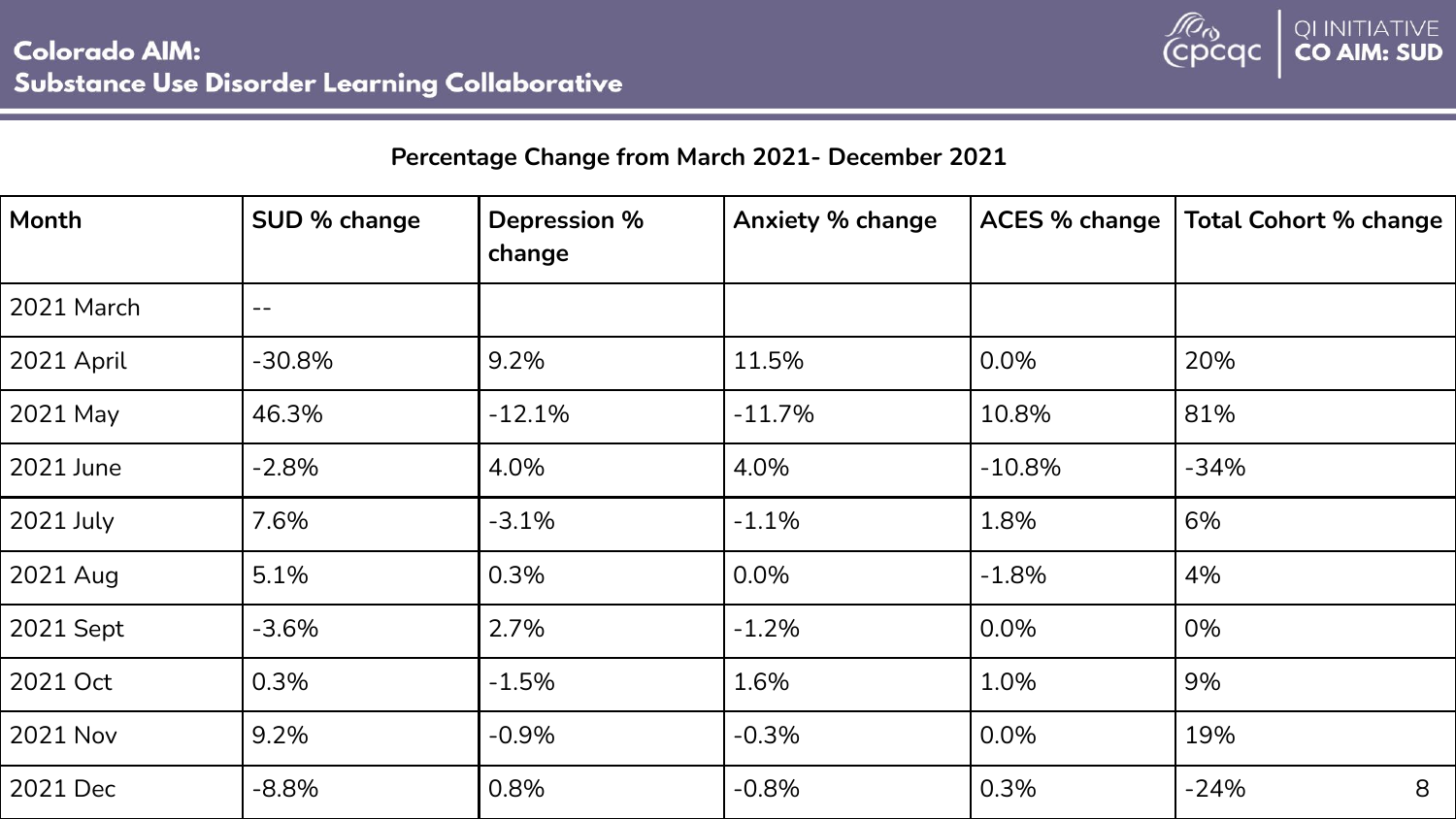

## **Figure 4: Hospital Percentage Changes From First Data Submission to Last Data Submission**



*Note.* The above chart shows each individual hospital's percentage of patients screened for SUD, Depression, Anxiety, and ACES; from the hospitals' first data submission to their last data submission.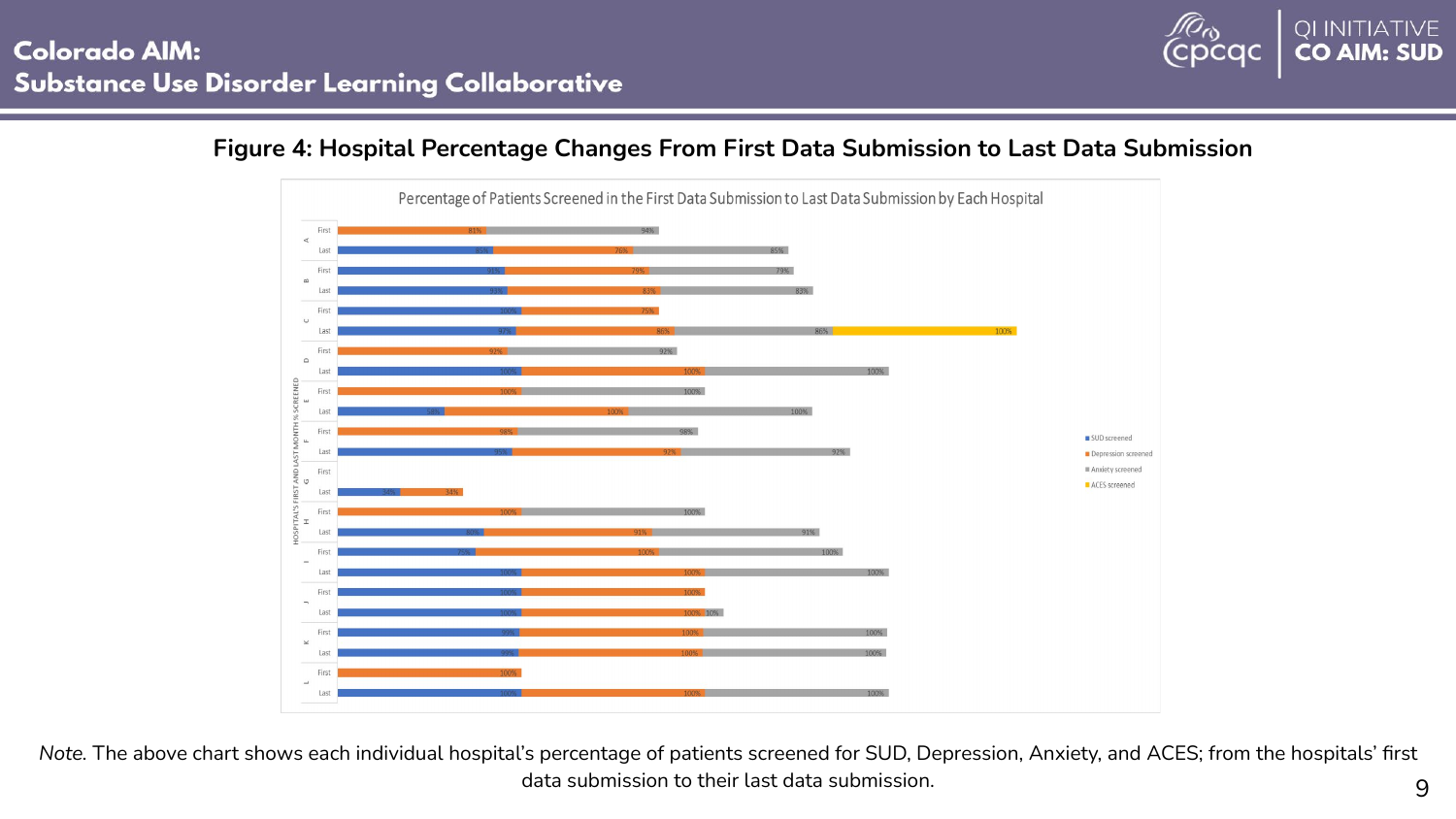



*Note.* The above chart shows the total number of patients screened from March 2021 through December 2021 for SUD, Depression, Anxiety, and ACES. It also shows the overall number of patients screened in the cohort.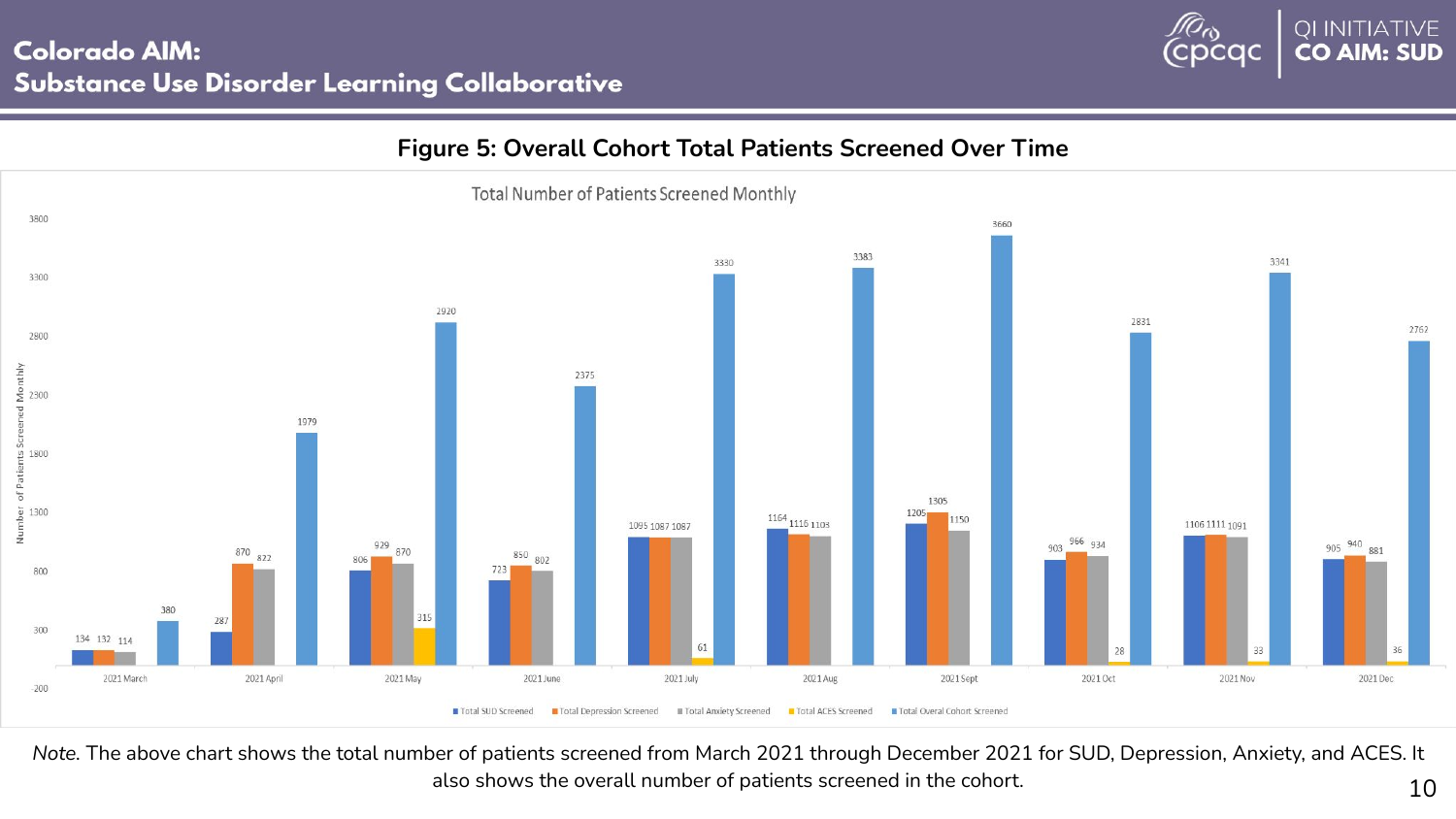

**Project Goal 3: By December 31, 2021, the average SBIRT Core Components Readiness Assessment score for participating CO AIM: SUD hospital teams will increase by 29% relative to the pilot teams' baseline average (from 17 to 22).**

### **Progress Towards Project Goal 3***: This goal was met!*

*The SBIRT Core Components Readiness Assessment assesses organizations on their implementation of SBIRT. The scores range from 10-30 on ten topics. The goal for the Learning Collaborative in 2021 was an average increase of 29% from baseline. The end of year SBIRT scores showed an average increase of 33%.*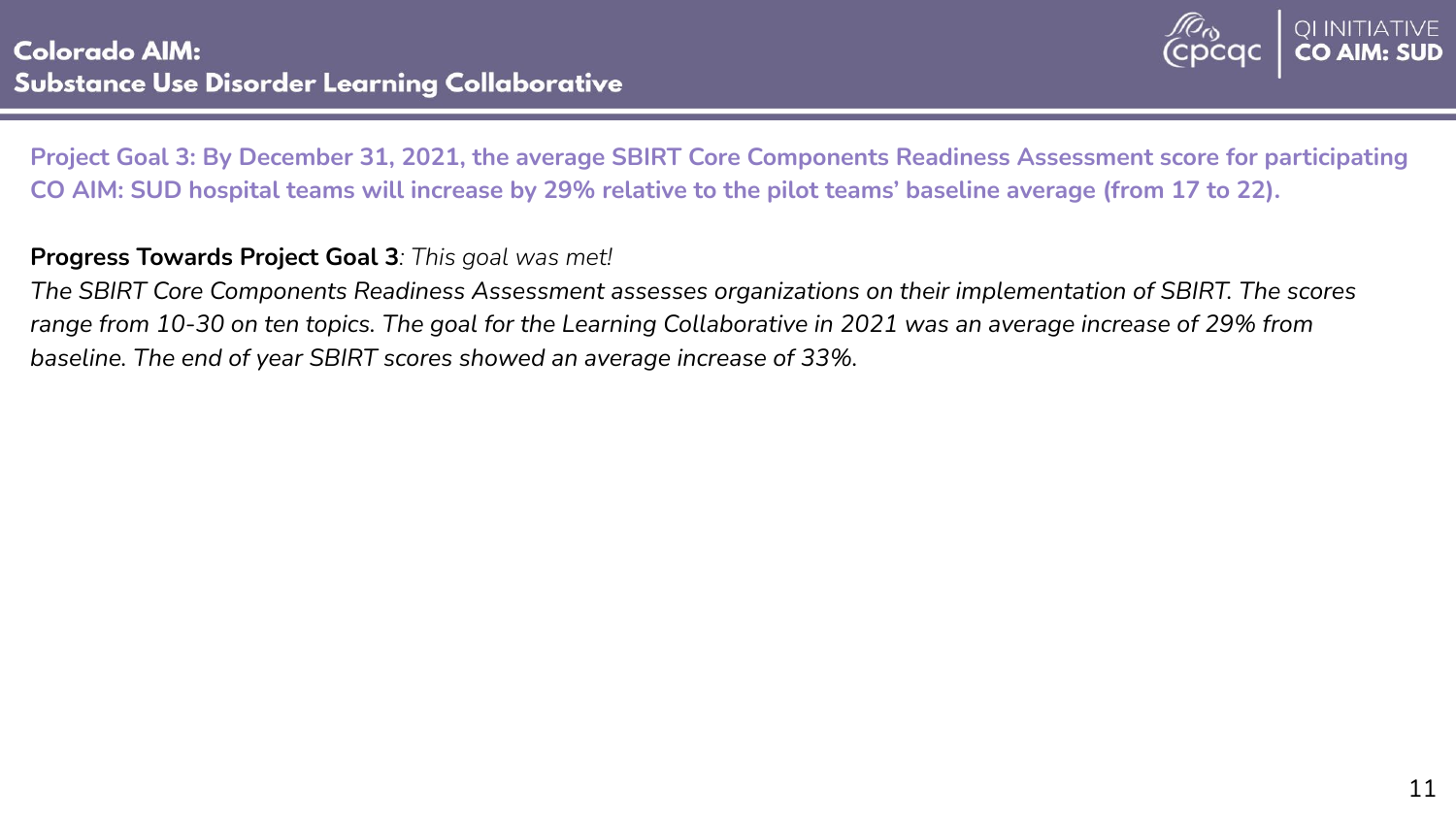



Hospital ID

*Note.* Some teams' scores decreased from baseline. CPCQC hypothesizes this discrepancy is due to an increase in knowledge of competencies of effective implementation of SBIRT from baseline to end of year data collection.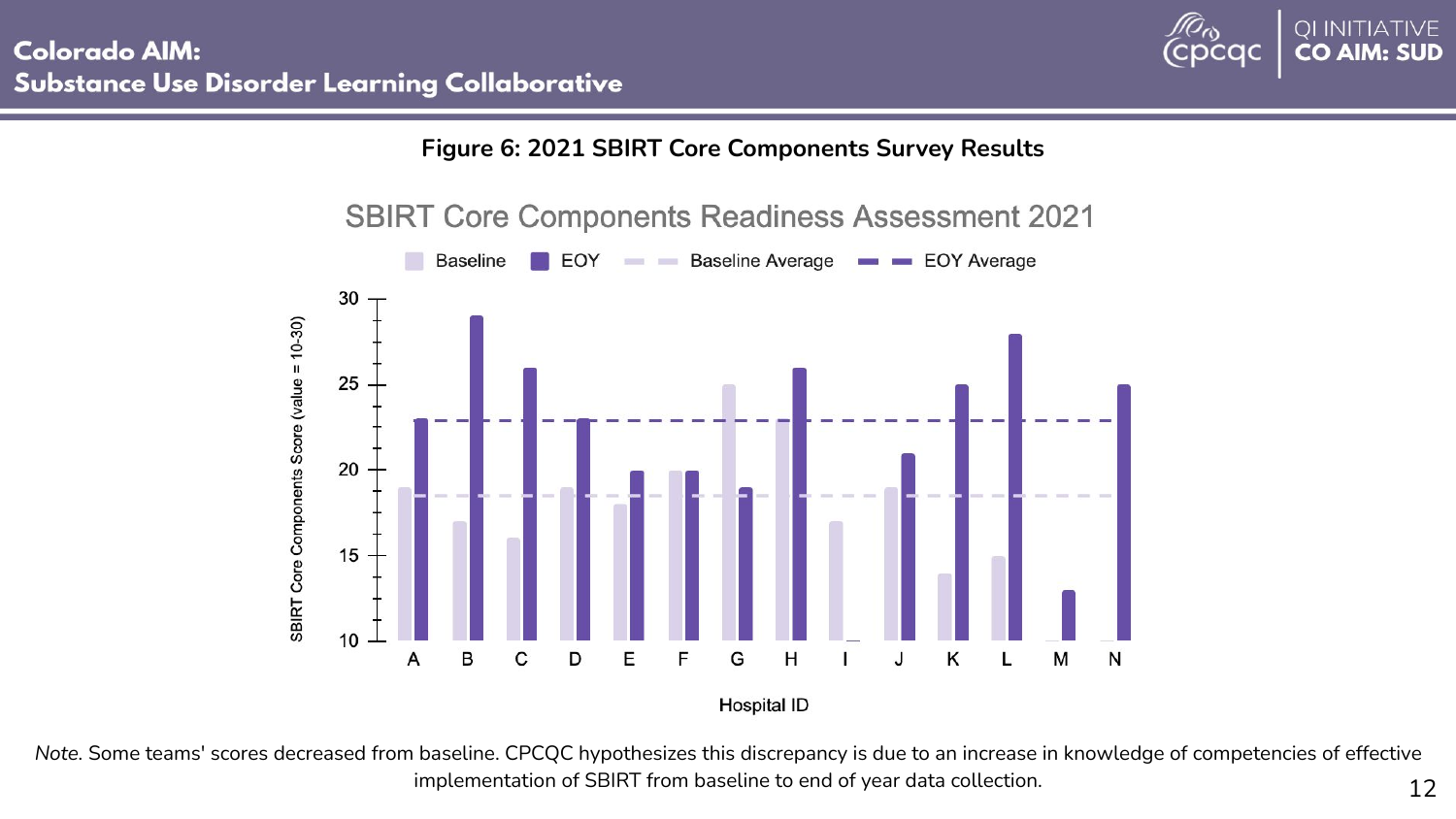

#### **Other Protocols:**

- 6/14 (43%) teams had completed a Local Treatment Resources Document to map local community resources for pregnant and postpartum people with SUD.
- 6/14 (43%) teams implemented a guideline/protocol for post-delivery and discharge pain management prescribing practices for routine vaginal and cesarean births focusing on limiting opioid prescription.
- 3/14 (21%) teams implemented procedures to distribute Naloxone in their labor and delivery units.

## **Sustainability**

In 2021, we had 4 teams reach sustainability with SUD, depression and anxiety. One team reached sustainability with ACEs screening. CPCQC defines sustainability as consistently screening at 90% for three consecutive data collection cycles.